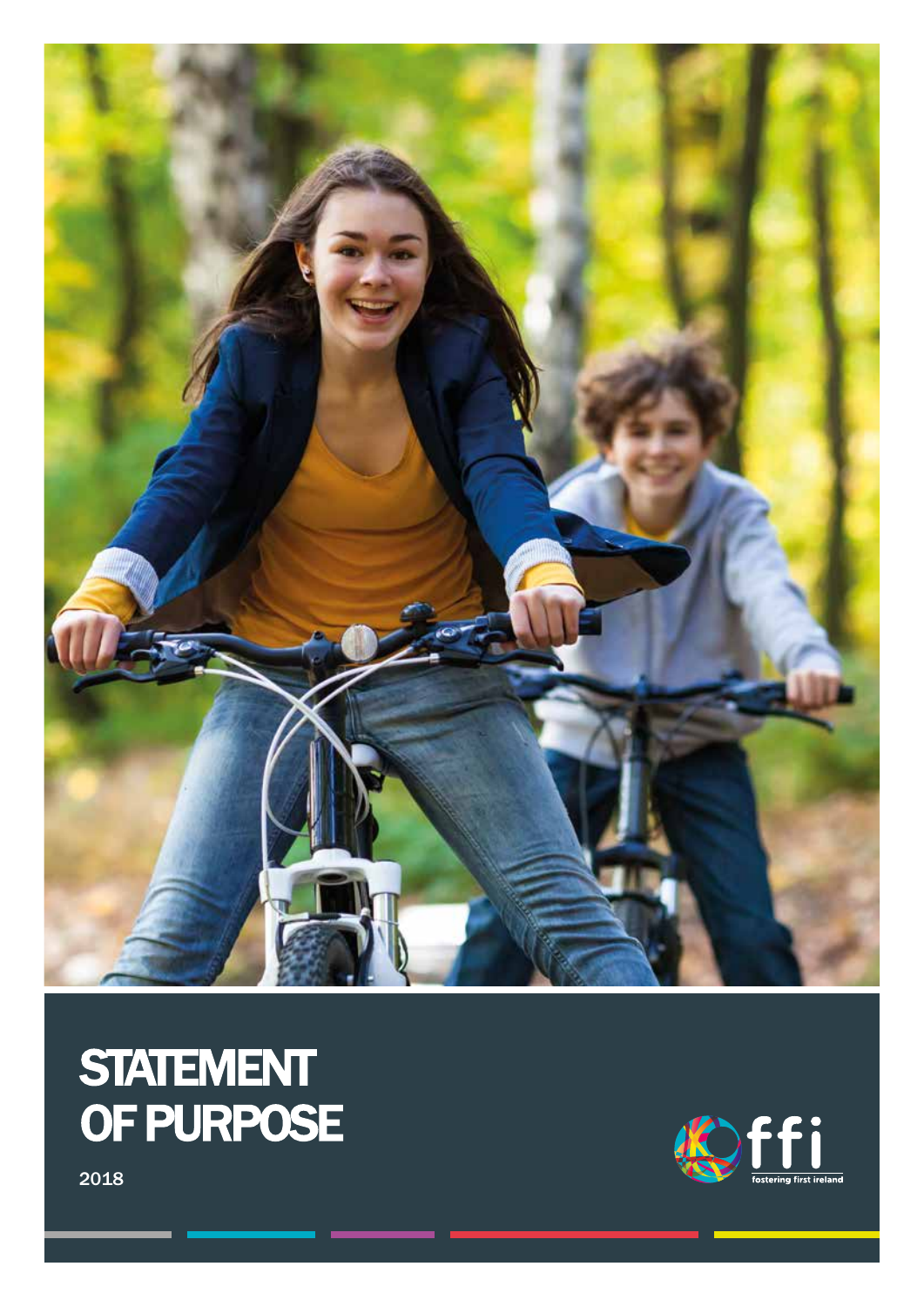# **Contents**

| <b>Section 1</b> | <b>Aims and objectives</b>                                                             |
|------------------|----------------------------------------------------------------------------------------|
| <b>Section 2</b> | <b>Status and constitution</b>                                                         |
| <b>Section 3</b> | <b>Reporting structure</b>                                                             |
| <b>Section 4</b> | Recruiting, appointing, approving, training,<br>supporting and reviewing foster carers |
| <b>Section 5</b> | <b>Placement services Fostering First Ireland provides</b>                             |
| <b>Section 6</b> | <b>Number of foster carers</b>                                                         |
| <b>Section 7</b> | Number of fostered children/young people placed                                        |
| <b>Section 8</b> | <b>Staffing</b>                                                                        |
| <b>Section 9</b> | <b>Complaints and outcomes</b>                                                         |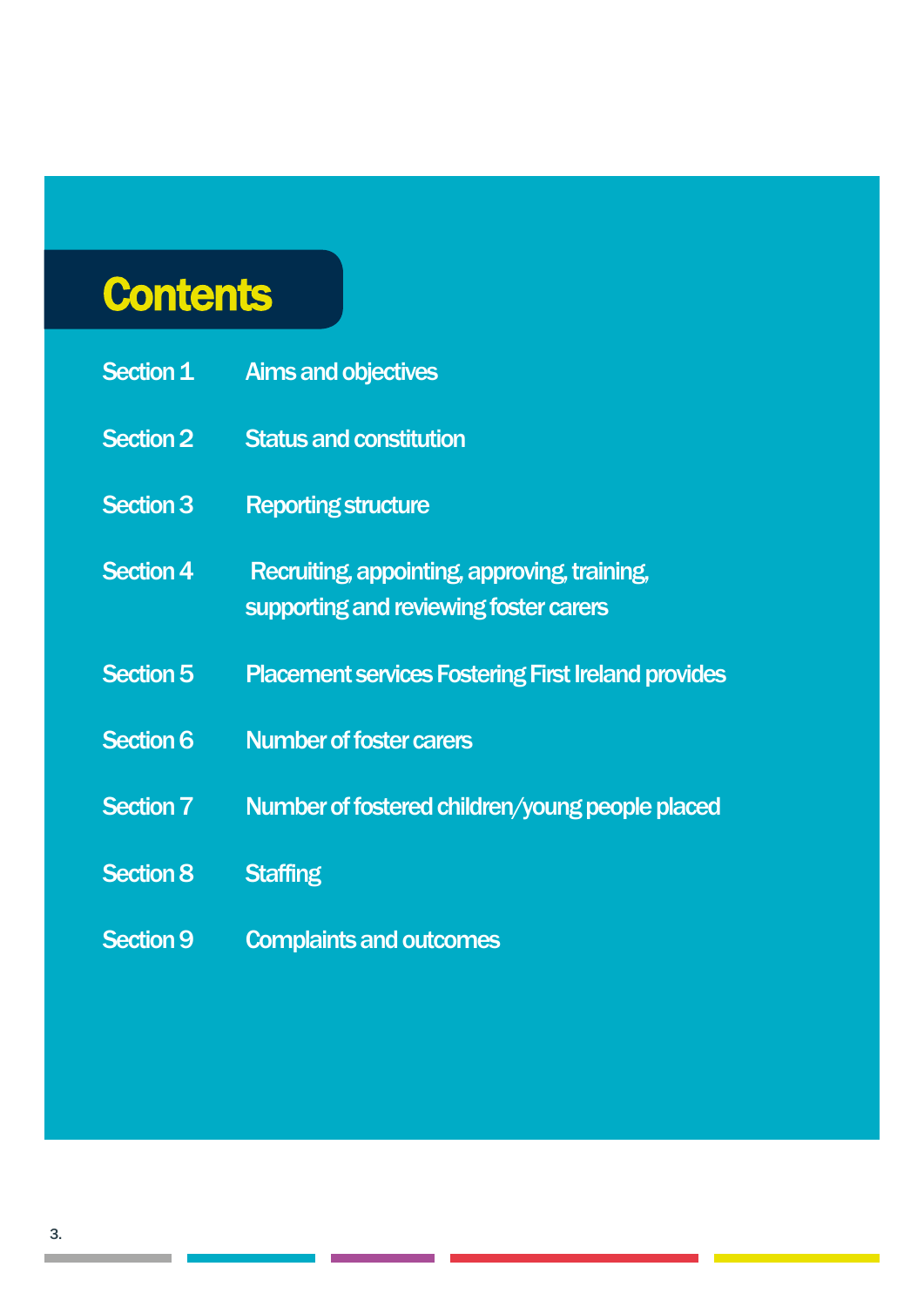# Introduction

This document sets out the Statement of Purpose of Fostering First Ireland (FFI).

Fostering First Ireland is a non-statutory independent Children and Family Services provider, which is part of the Key Assets Group.



Key Assets is a social enterprise, who provides children and family social services in Europe (Finland, Sweden, Ireland), North America (USA & Canada) and Australasia (Australia, New Zealand & Japan). The Key Assets Board provides governance, oversight and accountability for all companies across the Group.

FFI provides services to Tusla the Child and Family Agency and receives referrals for foster care placements from seventeen Tusla Areas.

Our purpose is to provide positive and lasting outcomes for children, young people, families and communities.

Key to what we do is our culture and core values of:

- Recognising everyone counts and is accountable
- Providing high quality and safe services
- Achieving excellence through continuous improvement
- Cultivating knowledge, innovation and learning.

The FFI Statement of Purpose provides a range of information, which is intended, for a wide audience including:

- Fostering First Ireland staff
- Foster carers and prospective foster carers
- Children, young people, their families and other clients who receive services from FFI.
- Tusla (The Child & Family Agency)
- Health Service Executive (HSE)
- Colleagues from other Social Care Agencies and Independent Fostering Agencies
- The general public

The Fostering First Ireland Statement of Purpose is intended to meet the requirements arising from:

- Better Outcomes, Brighter Futures: The National Policy Framework for Children and Young People, 2014-2020
- Child Care (Amendment) Act, 2007
- Child Care (Placement of Children in Foster Care) Regulations 1995
- Children First Act 2015
- Children First National Guidance for the Protection & Welfare of Children 2017
- Criminal Law (Sexual Offences) Act 2017
- Child Care Act 1991
- Child and Family Agency Act 2013
- Children Act 2001
- Criminal Justice (Female Genital Mutilation) Act 2012
- Criminal Justice (Withholding of Information on Offences against Children and Vulnerable Person) Act 2012
- Criminal Justice Act 2006, Section 176: Reckless Endangerment of Children Protected Disclosures Act 2014
- Data Protection Acts 1988 and 2003
- Domestic Violence Act 1996
- Education (Welfare) Act 2000
- Education Act 1998
- Freedom of Information Act 2014
- Non-Fatal Offences against the Person Act 1997 •
- National Vetting Bureau (Children and Vulnerable Persons) Acts 2012 to 2016
- Protections for Persons Reporting Child Abuse Act 1998
- The Child Care Act 1991
- The Children Act 2001.
- The National Standards in Foster Care 2003
- The General Data Protection Regulation (GDPR) (EU)2016/679

+This list is not exhaustive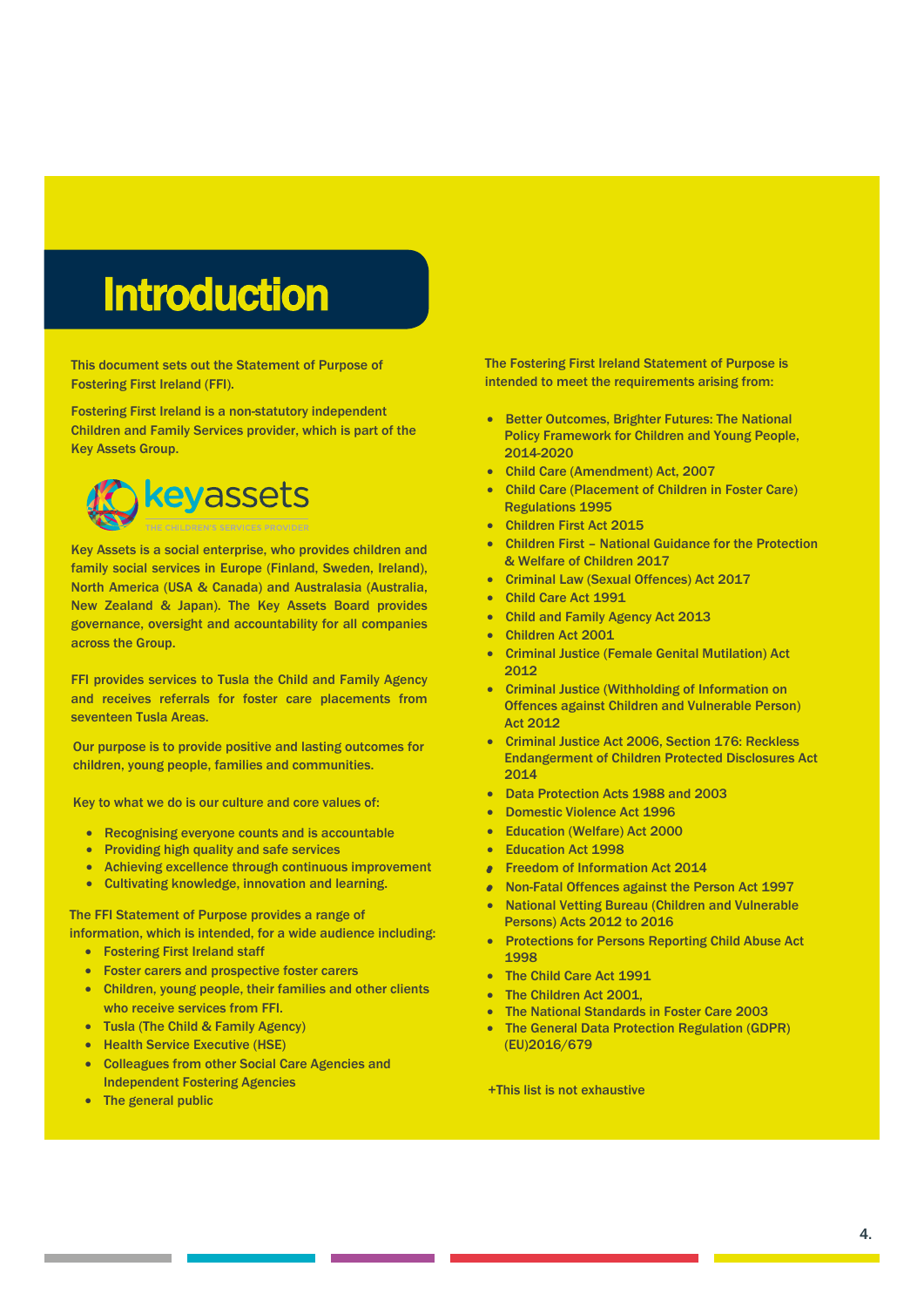# 1. Aims and Objectives of FFI 'Quality Care in a Family Setting'

Fostering First Ireland is an organisation offering high quality, compliant family placement services, at a local level, to children and young people who are in the care of Tusla. FFI provides opportunities for these children and young people to achieve their full potential and to live fulfilling lives in the community.

FFI focuses on providing flexible and tailored services to children and young people including those who are sometimes described as "difficult to place". This is not a description that FFI particularly welcomes or seeks to define but it is useful in emphasising that the agency often receives referrals for placement of children and young people who have complex and complicated histories and who make considerable demands on foster carers and whose placements may require more intensive support.

## FFI provides:

- High quality care in a family setting for children and young people who are placed with FFI foster carers.
- A commitment to a child/young person centred approach
- Stability in the lives of children and young people to enable them to fulfil their potential.
- Respect for and promotion of the racial, cultural, community of origin, religious and linguistic backgrounds of children and young people.
- Consideration for the gender, sexuality, disability of children and young people when making placement decisions.
- A commitment to the recruitment of foster carers from diverse backgrounds so that FFI can offer appropriate placements for children and young people.
- 24 hour support for foster carers and children/young people.
- An inclusive partnership based approach which embraces children and young people, their families, foster carers, Tusla and other agency colleagues.
- A commitment to the ongoing learning and development of foster care households.
- A community based service.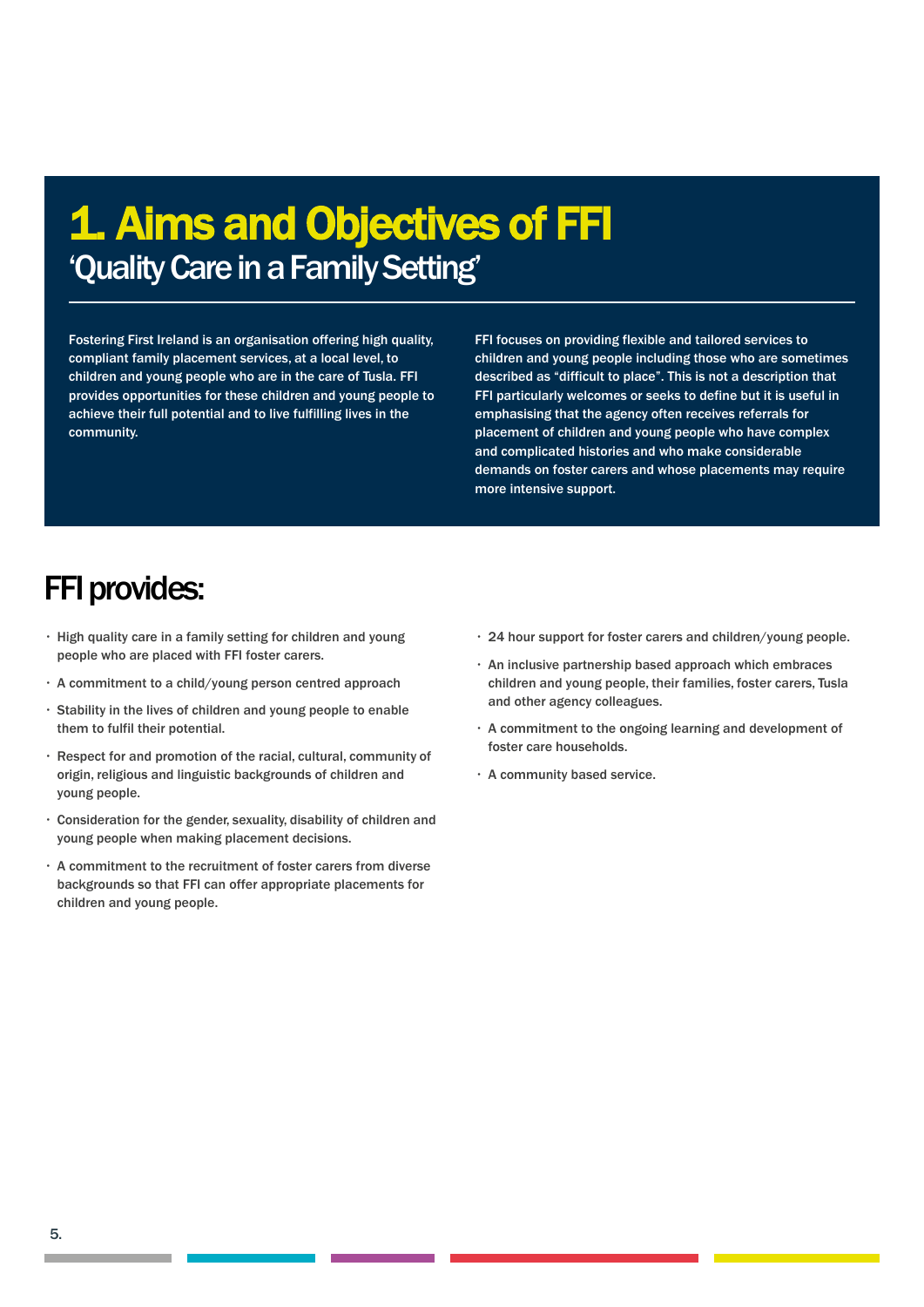# 2. Status & Constitution

FFI, a non-statutory fostering agency, is a private limited company registered under the Companies Act 1963 - 2001 (Company Number 382265).

In accordance with the Companies Acts 1963 - 2001, FFI has produced a Memorandum of Association and Articles of Association.

#### FFI has a Board of Directors that comprises

- Jim Cockburn, Executive Chairman.
- Jan Rees, Executive Director.
- Steve Jacques, Chief Executive Officer.
- Marie Faughey.

#### The FFI Board of Directors responsible for determining

- The agency's vision and mission.
- The values to be promoted throughout FFI.
- The strategic direction and goals for FFI and how these can be achieved.
- FFI's organisational structure and capability remains appropriate for implementing chosen strategies.
- The agency's policies.
- The annual business strategy.
- Major financial expenditure decisions.
- The effectiveness of agency business plans, strategies and policies and, in doing this, must fulfil the statutory duties and responsibilities (of Directors of a registered company), which are constantly changing and being extended.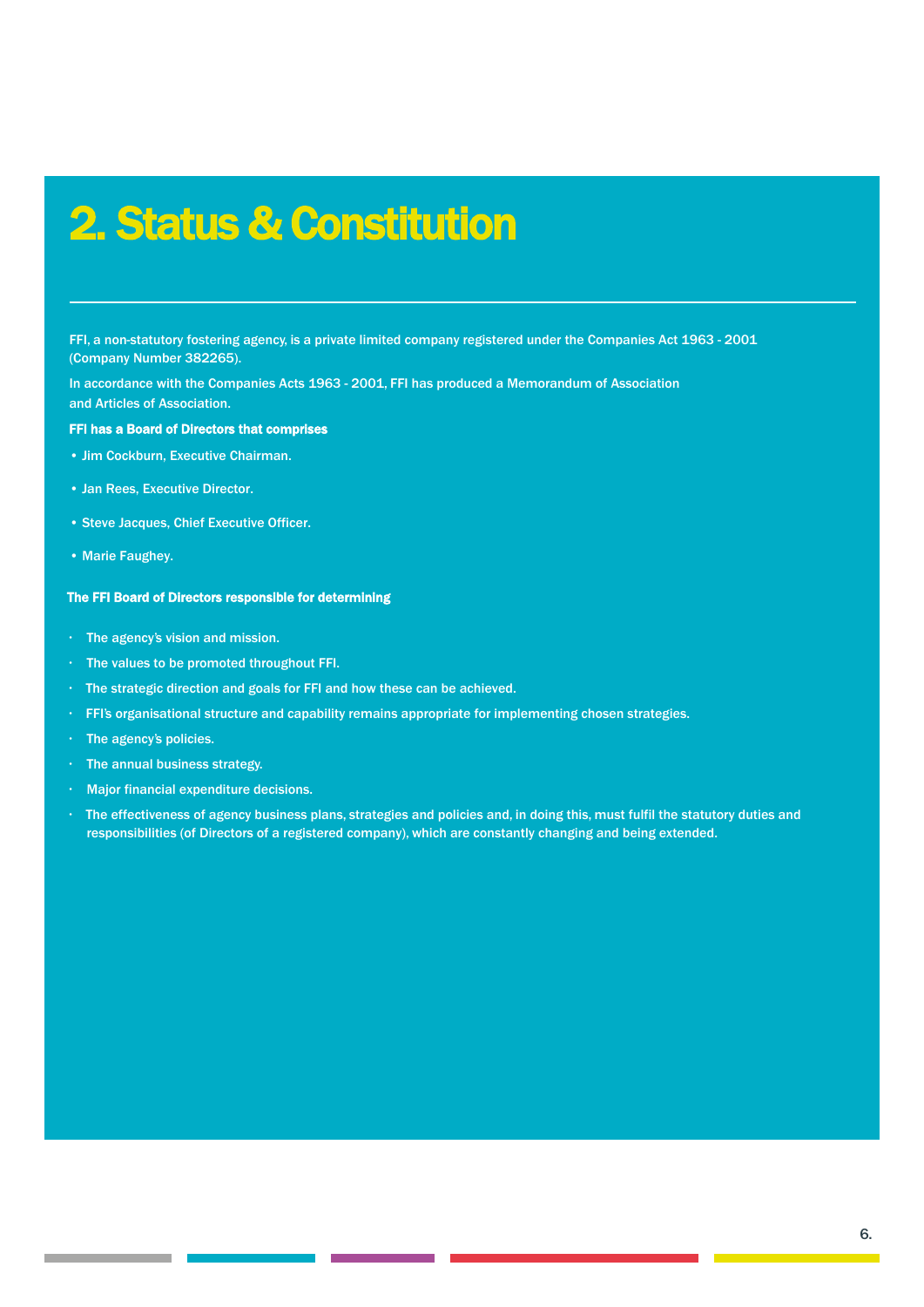# 3. FFI's Management & Reporting Structure



The FFI Director is part of the European Directors Group. This group comprises the Directors of all Key Assets European companies and meets three times annually to monitor service performance and implement service development. Additionally the group are responsible for the implementation of the group's strategic plan.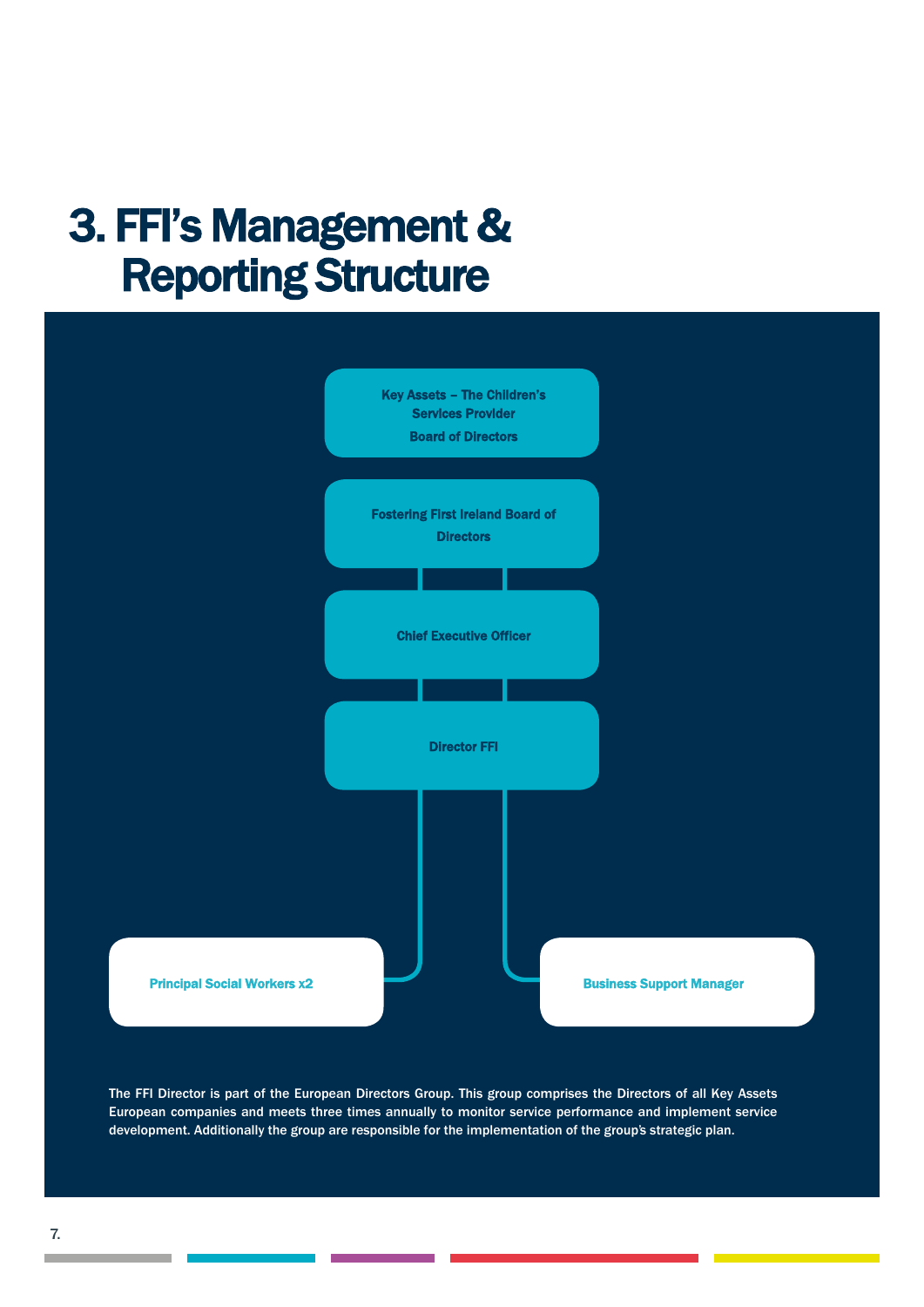# 4. Recruiting and Supporting Foster Carers

## 4.1 Recruitment and approval process for foster carers

- On receiving an enquiry from a potential foster carer, FFI requests basic information and if the applicants meet the criteria forwards literature giving details about the work of the agency.
- An initial discussion takes place in the home of the prospective foster carers with a FFI Fostering Advisor. Where there is the need for a more detailed discussion a social worker will carry out a second visit. A decision is then made about whether the enquirerer progresses to the next stage of assessment.
- The potential foster carer completes an application form, giving detailed information about them and their family and consent for FFI to complete necessary checks and enquiries to ascertain their suitability to foster.

#### The application must be submitted with the following:

- Garda Vetting checks on all adult members of the family and regular visitors to the household. These involve disclosure of information about any criminal convictions or cautions and other information which may be held by An Garda Siochana or Government Agencies relevant to the protection of children.
- The applicant is required to have a medical examination completed by their GP and the report is made available to FFI's Agency Medical Adviser for their comments about the applicant's health and any impact on fostering potential
- Based on this information a decision is made on whether to proceed to the next stage of assessment.
- The applicant is asked to identify at least three personal referees (2 unrelated and 1 related) who will provide written references and be interviewed as part of the assessment process. FFI also undertakes employment references, financial checks and child protection checks.
- A qualified social worker is assigned to carry out a full assessment. They visit the applicant's home, generally on 10 occasions, to meet and collect information about all members of the household and the applicant's experience and skills in relation to fostering.
- The information obtained forms the basis of an assessment report. FFI uses the Tusla National Fostering Assessment Report Template.
- Preparation training for becoming a foster carer is provided and is also part of the fostering assessment. The training covers the responsibilities of being a foster carer and working with FFI. All prospective foster carers must attend this training.
- At any time during the assessment process the applicants or FFI may withdraw from the process and details for the termination of assessment are forwarded to their Tusla Foster Care Committee (FCC).
- The content of the assessment report, taking account of assessment of confidential references, is shared with the applicants, rreviewed by relevant FFI Senior Managers and then presented to the relevant Tusla Foster Care Committee operating in the area in which the foster care applicant resides, for approval.
- FFI encourages applicants to attend the Tusla Fostering Committee meeting to assist in the decision making process and it is a general expectation from the Foster Care Committee that applicants will be present. The Tusla Foster Care Committee makes recommendations about the suitability of applicants to be approved as foster carers with Fostering First Ireland.
- A nominated Manager in Tusla receives the recommendation of the Fostering Committee and on behalf of the agency, makes the final decision about approval.
- Applicants are informed verbally and in writing about the decision to approve or not approve.

In line with the National Standards, the assessment process takes 16 weeks and eery effort is made to ensure there is no avoidable delay. All information obtained about prospective foster carers is held on the company's secure electronic file system in line with GDPR regulations. References from external agencies (An Garda Siochana, Health Service Executive, Tusla , Medical) and personal references, which are provided in confidence, cannot be accessed without the consent of both the subject and relevant referees.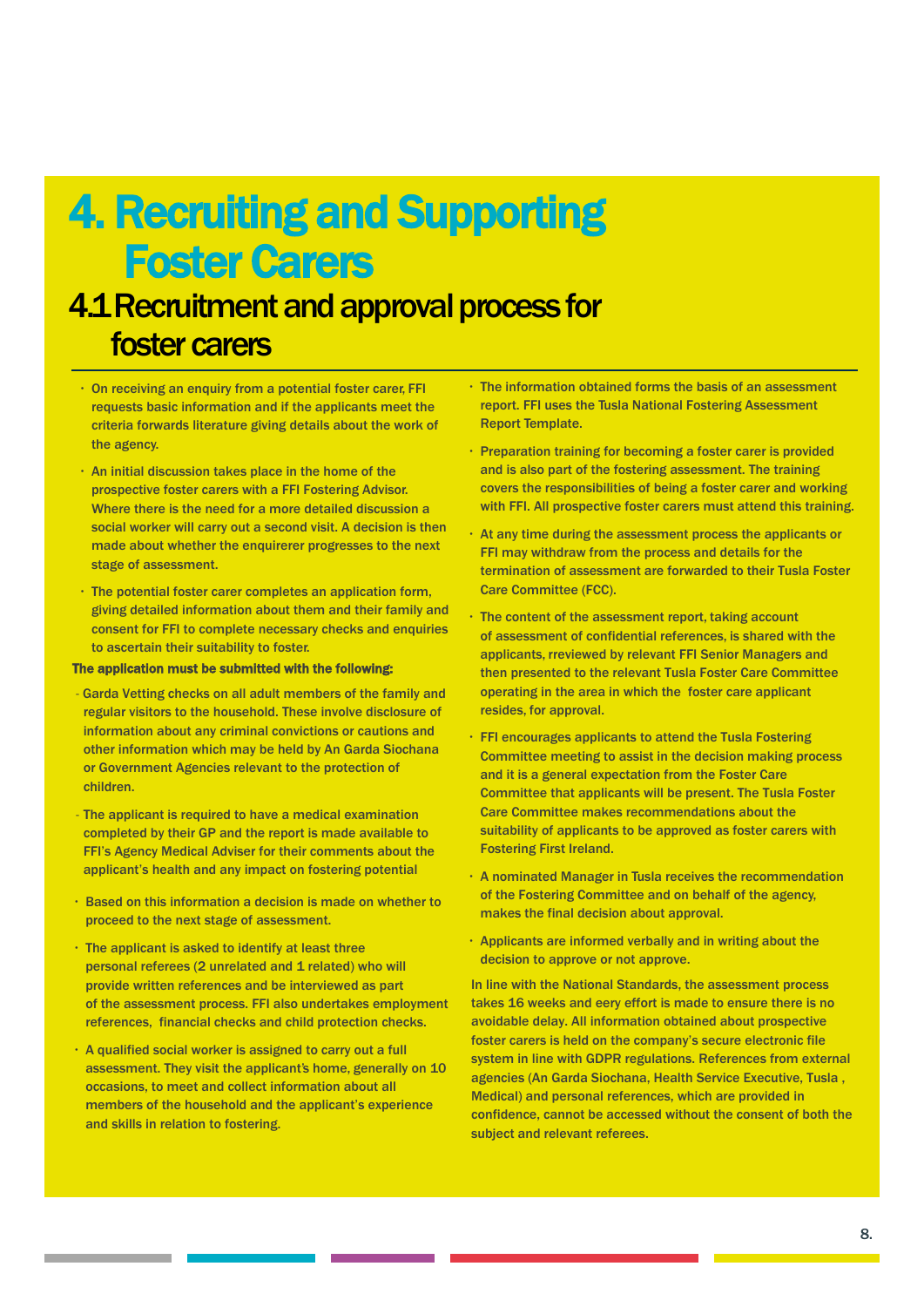## 4.2 Training provided for Foster Carers

It is recognised that fostering can be demanding and complex. FFI is committed to providing high quality training that is accessible and relevant to all our foster carers. Training is viewed as an important element of FFI's support to foster carers. Each foster carer has a Personal Professional Development Plan (PPDP) which includes a learning and development portfolio and evidence relating to learning and development, e.g.. Induction, training certificates, qualifications, reflective learning logs, records of learning and development.

#### Training is provided to:

- $\cdot$  Help foster carers become better at fulfilling the requirement of their role.
- Improve knowledge, develop and refine skills.
- Establish an explicit, positive framework of values, which promotes equality of opportunity.
- Encourage foster carers to reflect and look at the effects of discrimination in all parts of the community, recognising that they care for children in the context of a wider society, and that for many children discrimination is a fact of everyday life.
- Ensure that all foster carers are competent and confident in safe caring and in protecting children from harm.
- Encourage foster carers to take responsibility for their own professional development through the maintainence of their PPDP.

## Training at all levels incorporates certain key elements:

#### **Statutory**

• Children First e- learning module and the role of mandated persons under the Children First Act 2015.

#### Core Curriculum (Mandatory)

- Working with children who have been abused.
- Safe caring.
- Managing difficult behaviour.
- Managing and promoting contact.
- Valuing diversity and promoting equality.
- Good Record Keeping.

#### **Additional**

- Preparing young people for moving on and adult independence.
- Attachment Theory and Practice (3 Day Training).
- Therapeutic Crisis Intervention for Families (TCIF) (3 Day Training).
- First Aid.
- Health and Safety.
- Health care of fostered children/young people.
- Education of fostered children/young people.
- Empowering children/young people.
- Identity and self esteem.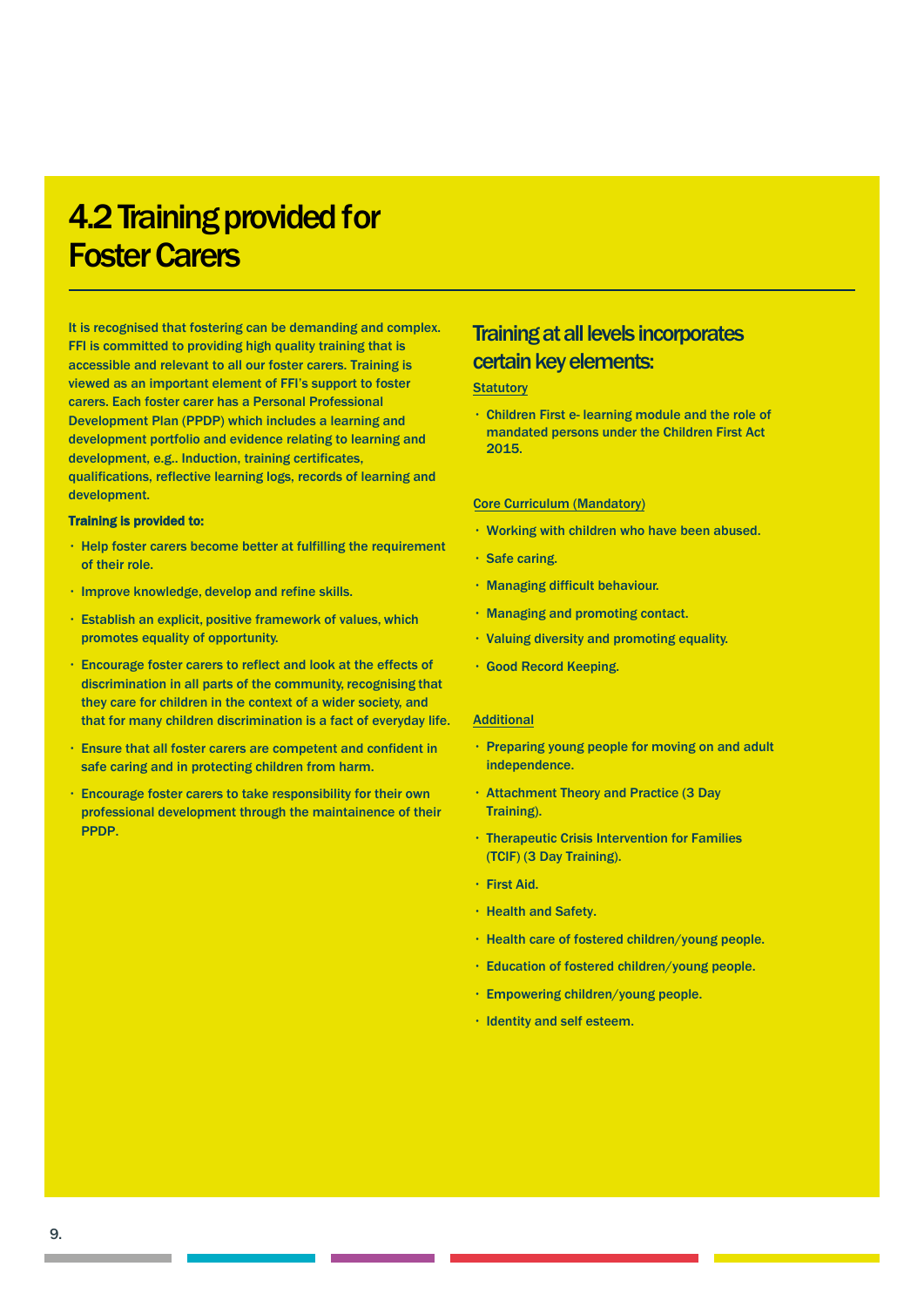#### 4.3 Support for Foster Carers

FFI values highly the work that foster carers do and the contribution they make to the lives of children and young people.

Appropriate support for the families who foster is vitally important to a successful placement. FFI provides creative, tailored and flexible support arrangements for children/young people and their foster carers. Identifying and arranging the necessary level of support occurs when a child/young person and foster family are 'matched' at the placement planning stage. This support is then monitored and adjusted throughout the placement.

#### FFI offers a range of supports to all our foster carers including:

- Access to FFI Support Services 24 hours a day, 7 days per week, 365 days of the year.
- Supervision and support from a qualified and suitably experienced FFI Link Social Worker.
- Frequent visits and regular telephone contact from the Link Social Worker.
- Supportive respite, determined by need of the child in placement.
- Regular Carer Group meetings.
- Organised activities for children/young people and families.
- Support from, FFI's Education Officer (who is a qualified teacher) in negotiating with schools and promoting children and young people's educational needs.
- Therapists who provide expert guidance and support to foster carers of children/young people who are experiencing serious emotional difficulties.
- An extensive training programme and opportunities to attend relevant conferences.
- A fostering allowance in line with the rates set out by the Department of Children and Youth Affairs.
- Membership of the Irish Foster Care Association including access to an independent voluntary benefit scheme aimed at the needs of foster carers. The scheme offers insurance to foster carers.

Additional supports can be provided for children identified as having complex and intensive support needs and this may include;

- Support Service/Child Care workers to work with children and young people, especially if they are not attending school.
- Support Service/Child Care workers to work with individual children or young people around identified needs and challenges.

FFI strives to ensure that foster carers are fully supported and that placements are successful. Children and young people referred to the agency may have experienced trauma and rejection and FFI attempts to minimise this happening again. Foster carers joining FFI are expected to be resilient and be prepared to work hard in what can be difficult circumstances.

It is for these reasons that we recognise the value of good, high quality, relevant and responsive support.

### 4.4 Review of Foster Carers

FFI has a systematised procedure for the completion of timely reviews of foster carers, in line with the National Standards in Foster Care 2003. The FFI procedure sets out clearly other situations in which completion of an early foster carer review would be appropriate, for example, following a serious complaint or incident.

The FFI review procedure focusses on the core competences for foster carers identified at the assessment stage and including an appraisal of training and development needs.

FFI employ the services of IROs (Independent Reviewing Officers), all of whom are qualified and experienced social workers, fully vetted with professional indemnity insurance in place.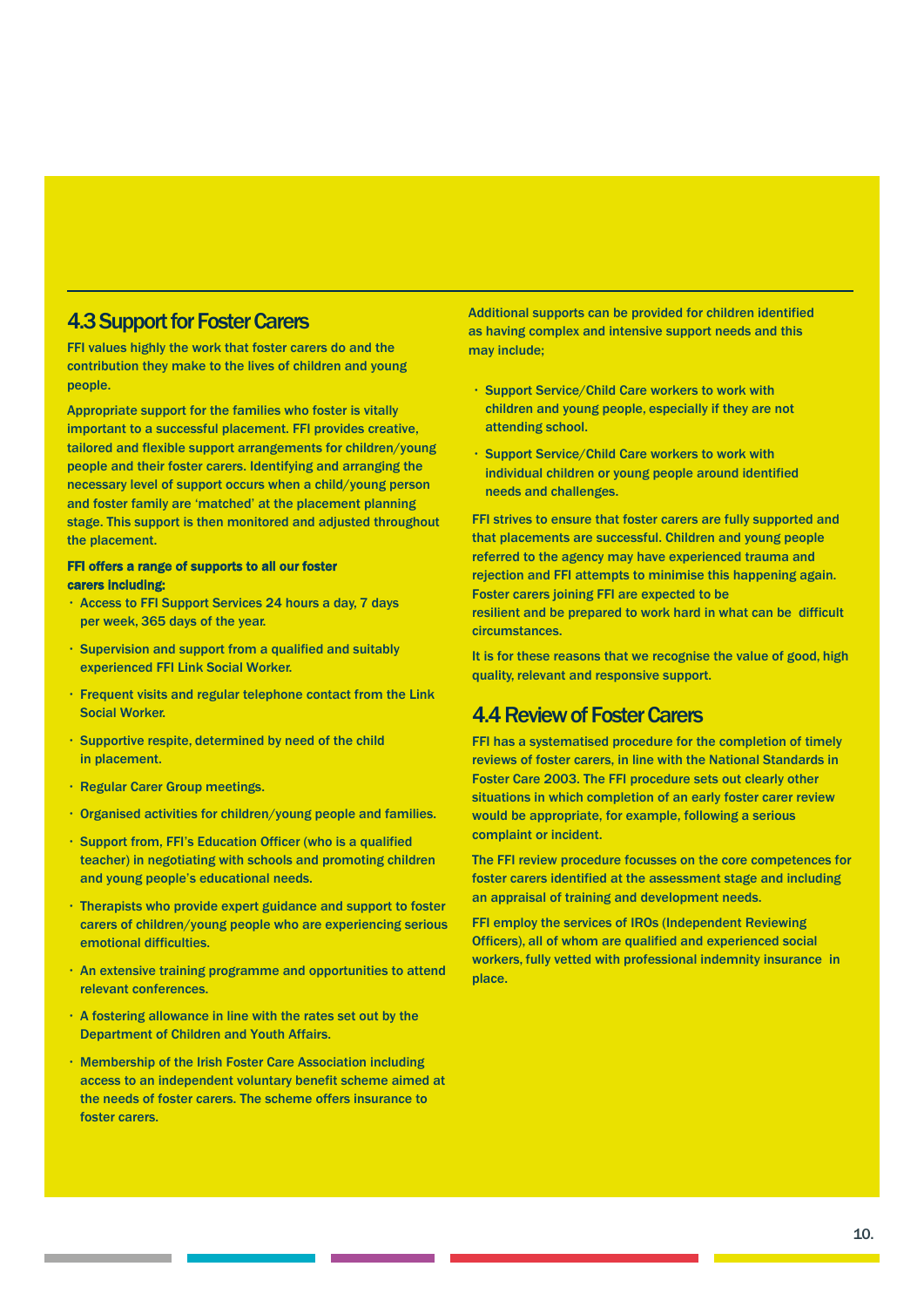# 5. Services FFI Provides 5.1 Fostering Placements

FFI offers a wide range of placements for children and young people of all ages with foster carers. FFI placements are underpinned by our unique Team Parenting® Framework. Team Parenting® is the result of empirical research, evaluation and practice wisdom. Team Parenting® provides a framework that facilitates a systemic approach to stabilising a child; once having established security and stability appropriate resilience based care can be undertaken in conjunction with educational and/or vocational interventions. The framework is strengths based and effective in the treatment of complex trauma and attachment disorder for children in care or for the development of family stability, positive parenting and resilience for children on the edge of care.

All placements are 'matched' to ensure a good fit between the needs of children and young people and the skills and experience of foster carers to meet those needs. Many FFI foster carers have extensive experience and/or training in specialised areas of care, for example, caring for those who have been sexually abused or dealing with challenging behaviour.

Needs and placement solutions are carefully and continuously monitored and supported by Tusla – either through an individual service level agreement, or ideally as part of a wider service level agreement commissioned by Tusla. In line with the Regulations, each placement will be subject to a Foster Placement Contract.

FFI has specifically designated 'Placement Officers' who are the first point of contact for enquiries about placement choices.

## Standard Placements

All standard FFI placements incorporate the following supports:

- A standard fostering allowance in line with DCYA guidelines
- An allocated Link Social Worker who provides a responsive flexible support service
- Out of hours emergency support which includes a call centre, a duty social worker and senior manager on call
- An Education Officer who provides support to children and foster carers to ensure that children have every opportunity to reach their full educational potential
- A team of Child Care Workers to provide direct support to young people
- Therapeutic support is provided by our team of experienced therapists
- Carer groups which meet monthly to promote peer support, information sharing and development opportunities
- A comprehensive training programme updated annually based on carer development needs
- Family activity days to provide informal opportunities for fun and building social networks
- Up to 10 nights of supportive respite

### Enhanced Placements

FFI recognise that some children and young people in foster care require additional inputs to support their placement and to assist them through a difficult period. FFI can offer an enhanced placement to meet those needs in a flexible and responsive manner.

For further information on our enhanced placements please [click here.](https://www.fosteringfirstireland.ie/services-provided/fostering-services/enhanced-placements/)

### Specialist Placements

Specialist fostering gives children with complex needs a placement within a family setting. Specialist fostering was developed to provide family placements for children who are in residential care or who may be at a high risk of entering residential care. FFI is striving to provide long-term sustainable specialised foster care placements for children and young people with a history of multiple placement breakdowns and behavioural issues.

The model of work involves a 'wraparound' of support services including social work, childcare support, education and therapy which would sustain highly demanding placements.

For further information on our enhanced placements please [click here.](https://www.fosteringfirstireland.ie/services-provided/fostering-services/specialist-placements/)

## Supported Lodging Placements

FFI's Supported Lodgings carers provide accommodation, support and a family setting to young people over 15 years who cannot live at home, but are not ready to live independently. These young people will have gone through a range of experiences and will require your support in making positive choices in their lives.

For further information on our Supported Lodging placements please [click here.](https://www.fosteringfirstireland.ie/services-provided/fostering-services/supported-lodging-placements/)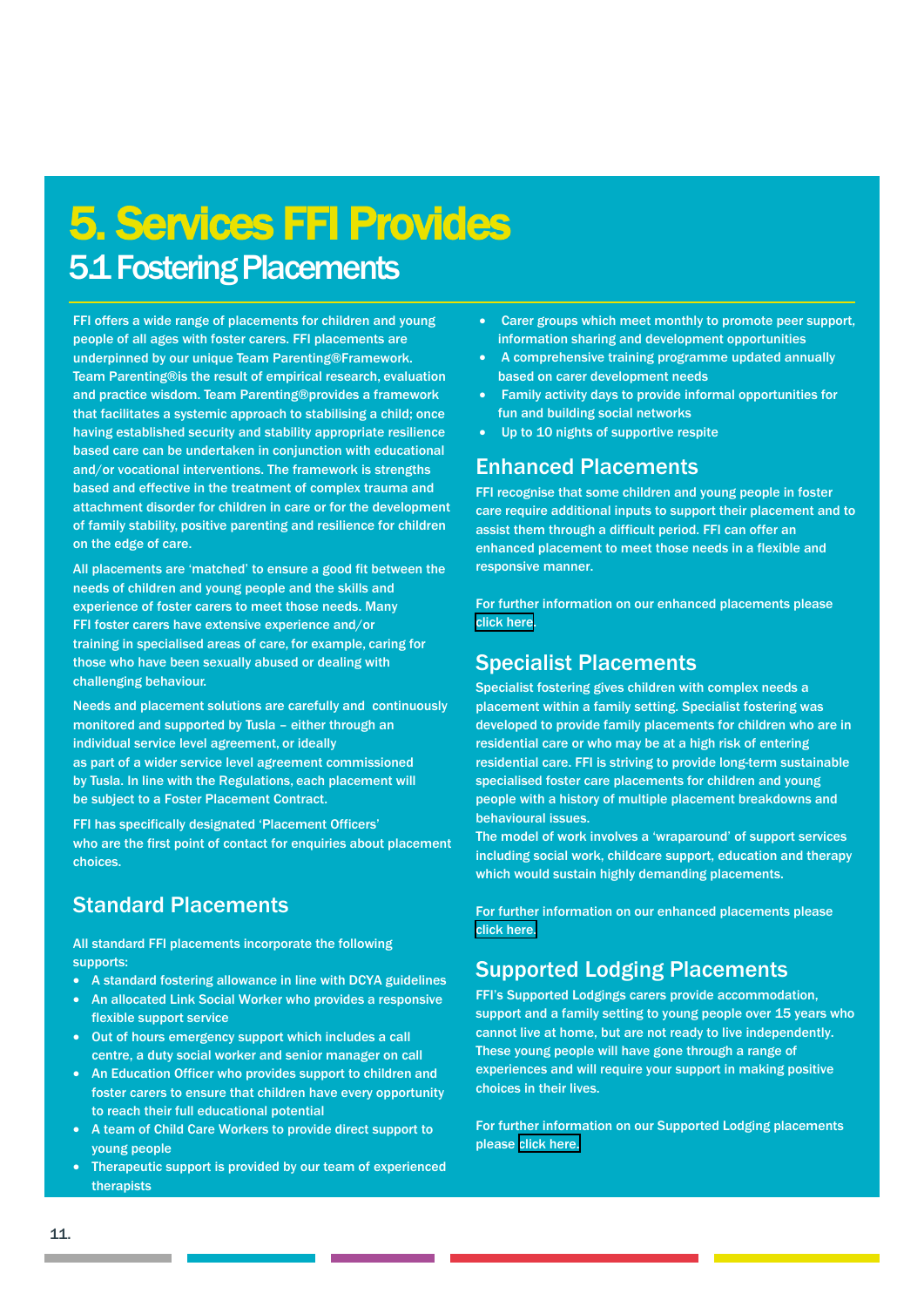### 5.2 Placement Regulation

All Placements of children and young people with FFI foster carers are made and monitored in accordance with the National Standards in Foster Care 2003 and the Child Care Regulations 1995.

#### This means that:

- All Foster Carers are properly approved, reviewed and have signed a 'Foster Carer Contract'.
- All children's placements are made using individual 'Foster Placement Contracts' which are prepared either before or at the point of placement and which include essential information sharing and care plans.
- Wherever possible, pre-placement planning is undertaken, including introductions between foster carer and children). For emergency placements, immediate care and placement planning priority and matching is continued throughout the early days of the placement.
- A Service Arrangement Agreement is in place prior to the making of a placement between FFI and Tusla, where this is not in place each placement has a specific Funding Agreement.

#### 5.3 Social Work Service

All children and young people placed with FFI foster carers should have their own Social Worker from the relevant Tusla area who will maintain contact with them throughout placement, make care planning decisions conduct statutory visits

Additional to the child's Social Worker, an FFI Link Social Worker is allocated to support and supervise every FFI foster carer with the placements they provide.

#### FFI Link Social Workers will:

- Maintain frequent contact with the foster carer and children in placement through placement visits and telephone calls
- Make unannounced visits to the foster home
- Provide advice, guidance and support to the foster carer on their care of children in placement
- Participate in out-of-hours support to foster carers
- Co-ordinate other support services as appropriate, for example, child care work, respite care provision
- Liaise with other professional service providers who may be involved and contribute to formal meetings about care plans
- Identify and help respond to foster carer's training needs
- Keep careful records of the progress of placements
- Maintaining good communications with the child's social worker

FFI employs employs experienced and CORU registered Social Workers who can offer a wide range of expertise. For example, some of our staff are trained and experienced in undertaking Life Story Work with individual children/young people and can offer this service where so requested. FFI social workers also offer training on Attachment, TCIF and Trauma.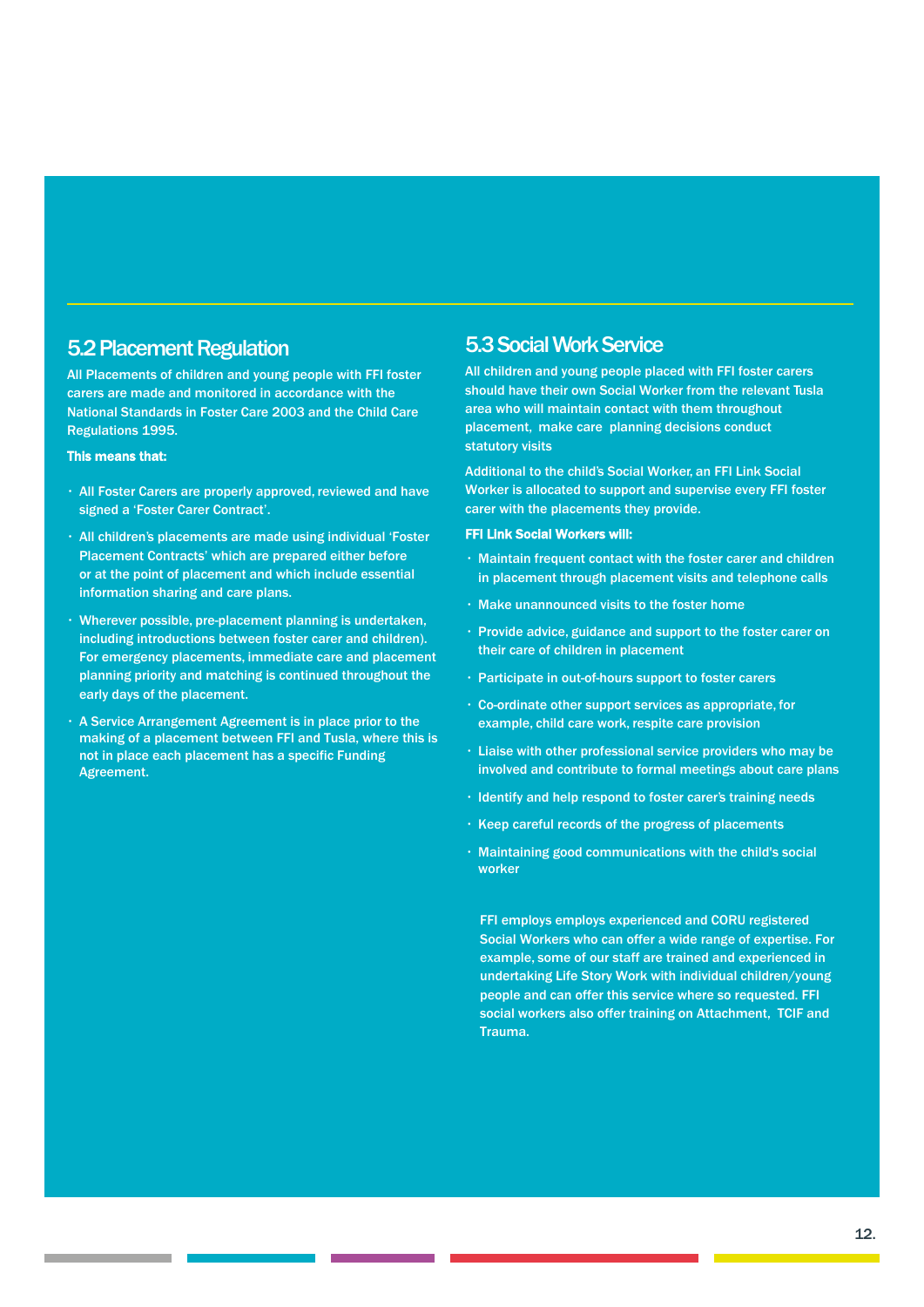## 5.4 Children and Young Person's Support Service

Fostering First Ireland's Support Service is integral to providing a range of effective needs-led services for children/young people and foster carers.

The development of the Support Service is based on the agency's belief that, if appropriate, packages of support are available to foster carers, when children and young people who would otherwise be unable to live within a family environment are able to do so. The Child Care Worker is part of a team that works directly with young people where it is agreed with Tusla that additional support is required to assist in meeting the young person's need to realise their full potential.

#### The range of services offered may include:

- Day support to maintain a placement. This could be an educational programme or structured activities because a child/young person is not attending school; support provided within a classroom setting or support to meet an unforeseen emergency in a foster home, for example.
- Transport for a child/young person to attend school, contact visits, FFI activities or holidays, or where appropriate, transport for foster carers.
- Supervision of contact between a child/young person and his/her birth family.
- Social activities for foster children/young people.
- FFI social activities for the sons and daughters of foster carers.
- Out of hours duty support in response to crises or other emergencies.

The FFI Young People's Participation Strategy encourages the involvement of young people in the organization through the Young People's Forum "Chatter Matters"

The Support Service is designed to be flexible and responsive and the above examples are not exhaustive.

Support Service teams are managed by a Children's Officer who is supervised by an FFI Senior Manager. Additionally the Children's Officer works closely with Link Social Workers to ensure that the voice of the child/young person and their participation is central to the delivery of services within FFI.

FFI staff working within this part of the service includes Child Care Workers and sessional workers, All staff are fully vetted and supervised by FFI managers.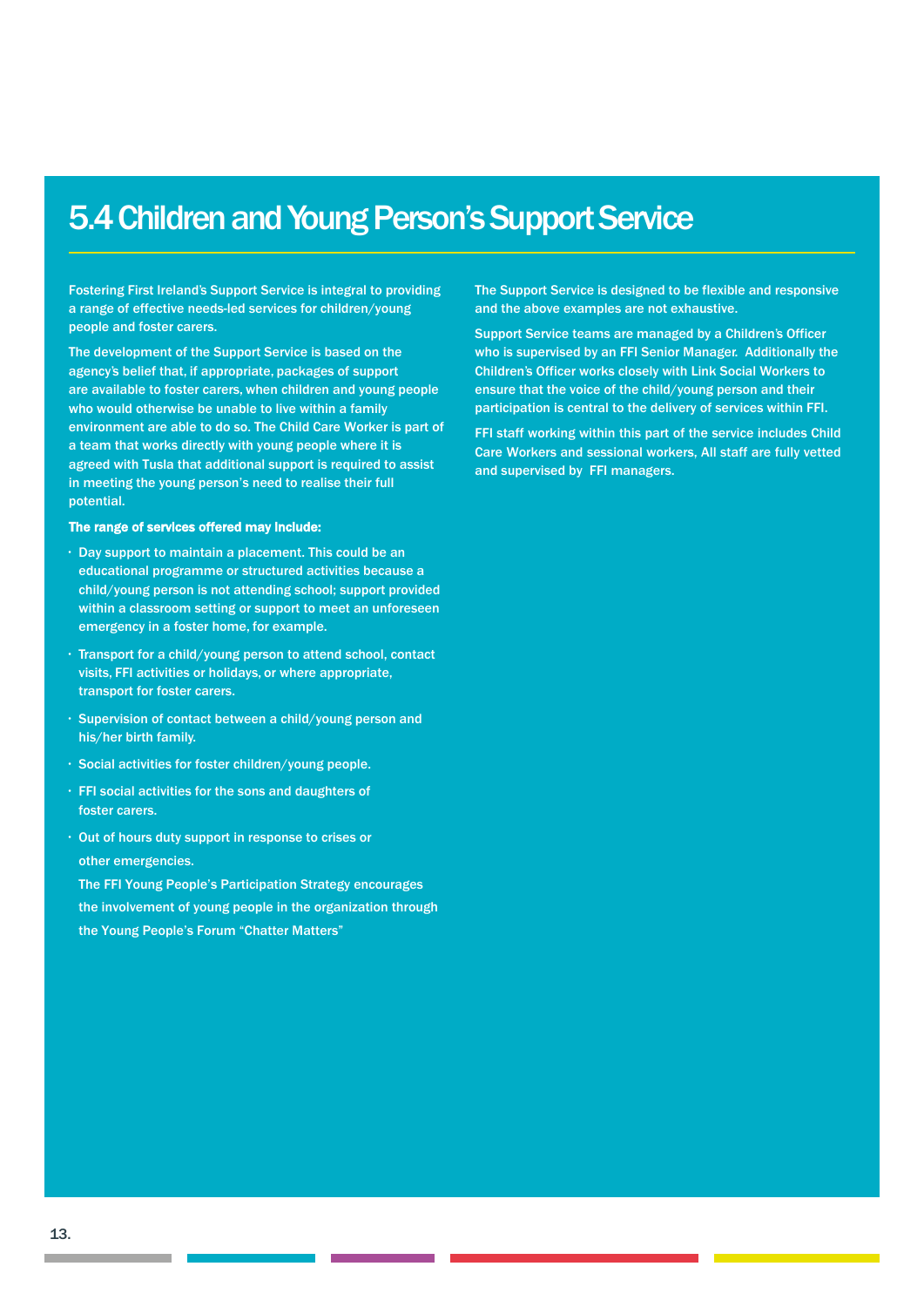## 5.5 Education Service

FFI believes that it is every child/young person's right to receive an appropriate education that will help them to achieve their full potential. Research has shown that the majority of children/young people in care, want to attend a mainstream school and gain nationally recognised qualifications that they can use as currency in the job market or as a passport to further education. It has long been recognised that a good indicator of earning potential is educational attainment at the age of 16.

#### Education Officer

FFI has a Senior Education Officer who is a qualified and experienced teacher. Their responsibility is to find appropriate education provision for every child/young person of school age placed via the agency. Our education team have extensive experience of working in the field of education; many are teachers who have worked with children who present challenging behaviour or have special educational needs.

## School Placements

Wherever possible a mainstream school place is sought unless this is not the best way to meet the needs of the child/ young person. The Education Officer liaises with Tusla Social Workers, Education Welfare Officers, Schools, Educational Psychologists, foster carers and the children/ young people themselves to ensure appropriate education is found and any inter-authority funding issues resolved.

Once an education placement has been identified, an Education Officer will monitor the child's/young person's progress and report to reviews and planning meetings. The Education Officer also gives advice to foster carerson how best to support the education of the young people they have placed with them. We recognise the crucial role played by our foster carers in encouraging children/young people and valuing their achievements.

At times, education placements need support and the Education Officer can often help to arrange this – perhaps by liaison between the various agencies – occasionally by giving direct support, either personally or by recruiting suitably qualified tutors to work with the young person.

### Out of School Support

Not all school placements run smoothly and sometimes children/young people have to wait for appropriate provision to be allocated to them. If a child/young person is out of school for any length of time, the Education Officer will usually be able to arrange some alternative education.

FFI can demonstrate that, on average, over 94% of children and young people placed in FFI foster homes who are of school age consistently attend appropriate education establishments.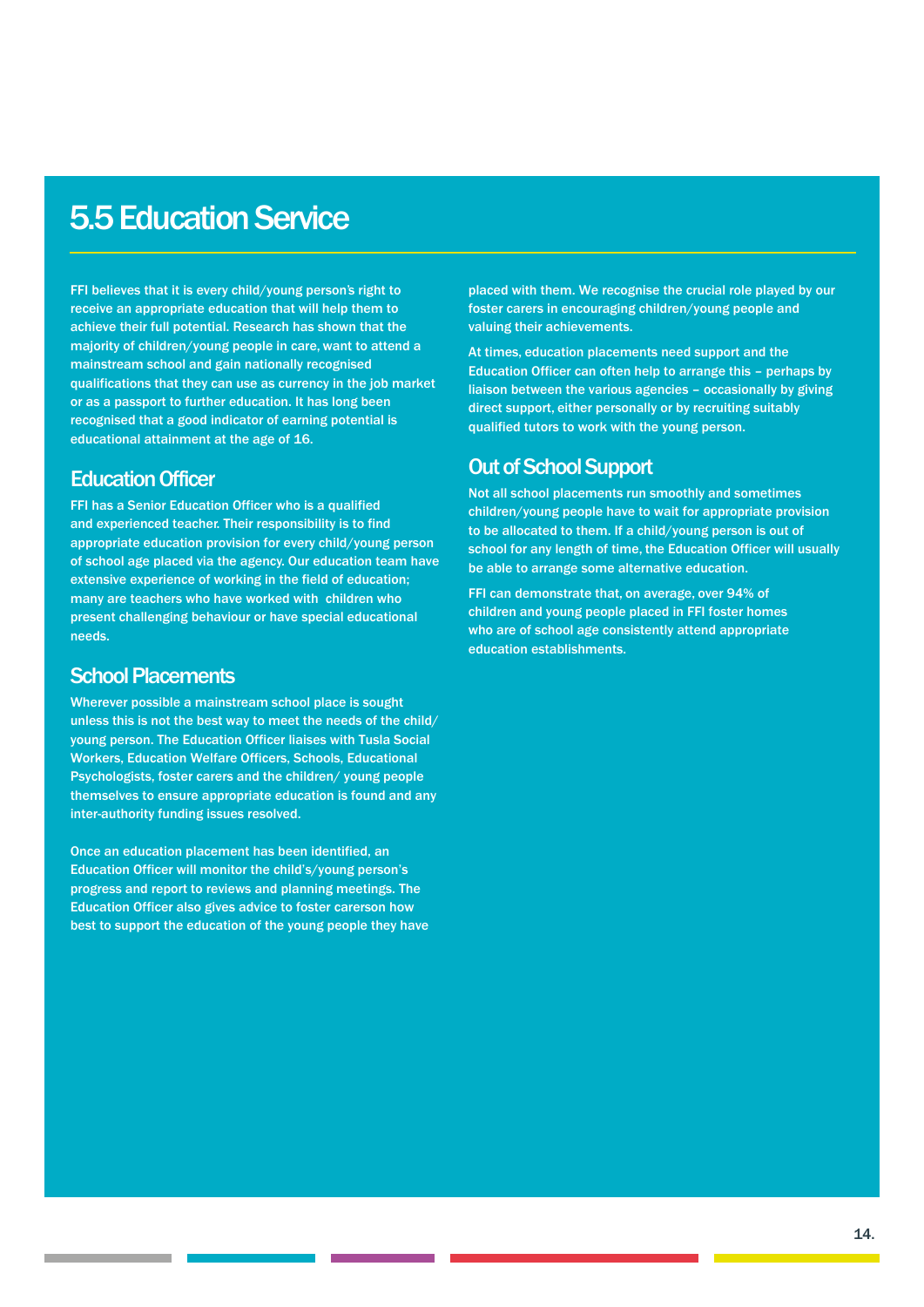## 5.6 Therapy Service

FFI has a commitment to a child centred service through the promotion of a broader understanding of the emotional needs of children/young people and the implications for their carers.

### Qualified and Experienced Therapists

FFI employs qualified, accredited and experienced therapists and psychologists who work locally in multidisciplinary teams.

The Governance of FFI's Therapy Service have taken account of the ethical guidelines of professional organisations which oversee training and accreditation of therapists.

### Multi-Disciplinary Teams

All young people placed with us will receive consideration of the ways their placement will be able to address their therapeutic needs. This process is facilitated by having a Therapist as part of a multi-disciplinary team supporting placements for example through, consultation with the carer(s), liaison with external mental health providers etc.

#### Support to Placements

Therapists can work with others in the FFI team supporting the young person in placement to consider and agree who, in each situation is the person best placed to carry out particular pieces of work.

The focus of our attention is to make placements more successful and to help young people have positive relationships and experiences. Information gained will also help us develop a system of identifying and measuring the beneficial aspects from our approach in order to continue to inform practice.

## Individual Therapy for the Young Person in Placement

If therapy for the young person is indicated this will be supported with suggestions about which approach (e.g. art therapy, play therapy, psychotherapy) is recommended and the implications of this. FFI can source a suitably qualified therapist and work in conjunction with Tusla to facilitate such an intervention. Throughout a young person's placement a Therapist is available for consultation by the carer and those supporting the placement.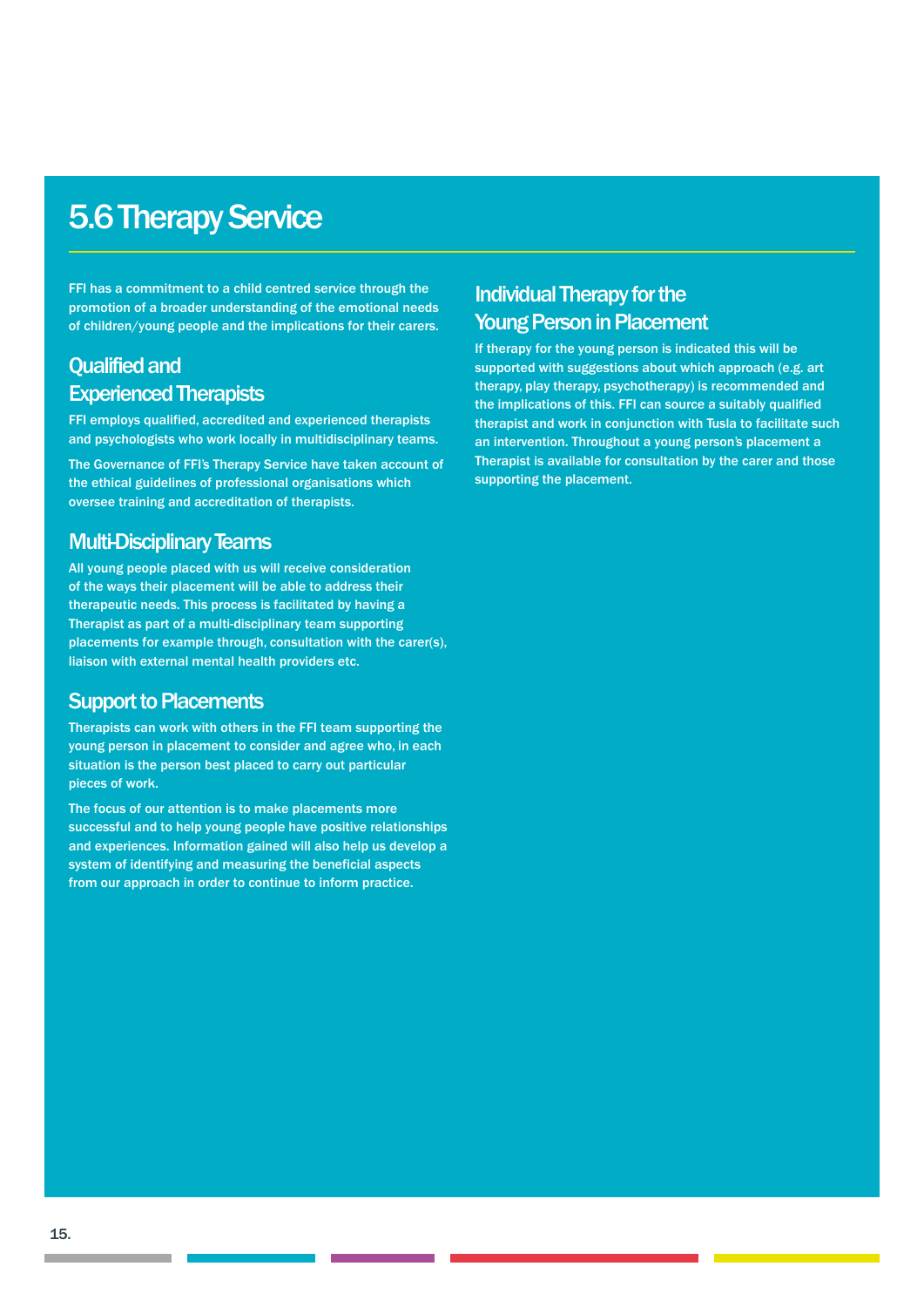# 6. Number of Foster Carers

They Key Assets Group has over 959 foster carers. (June 2018)

FFI currently has 99 foster families (June 2018).

The number of placement requests always outstrips the number of foster carers with suitable vacancies and so foster carer recruitment is a continuous and high priority activity.

# 7. Number of Fostered children/young people placed

There are over 1109 children and young people in placements across the Key Assets Group and Family Support is provided to a further 716 families.

There are 120 Children and Young People placed with FFI Foster Carers (June 2018)

- > 81% (97) have been in placement with FFI for 12 months or over.
- > 25.8% (31) are children who are of ethnic backgrounds other than White Irish.
- > 31.6% (38) are female, 68.3% (82) are male.
- Average age of children in placement is 11 (10.91 to be exact)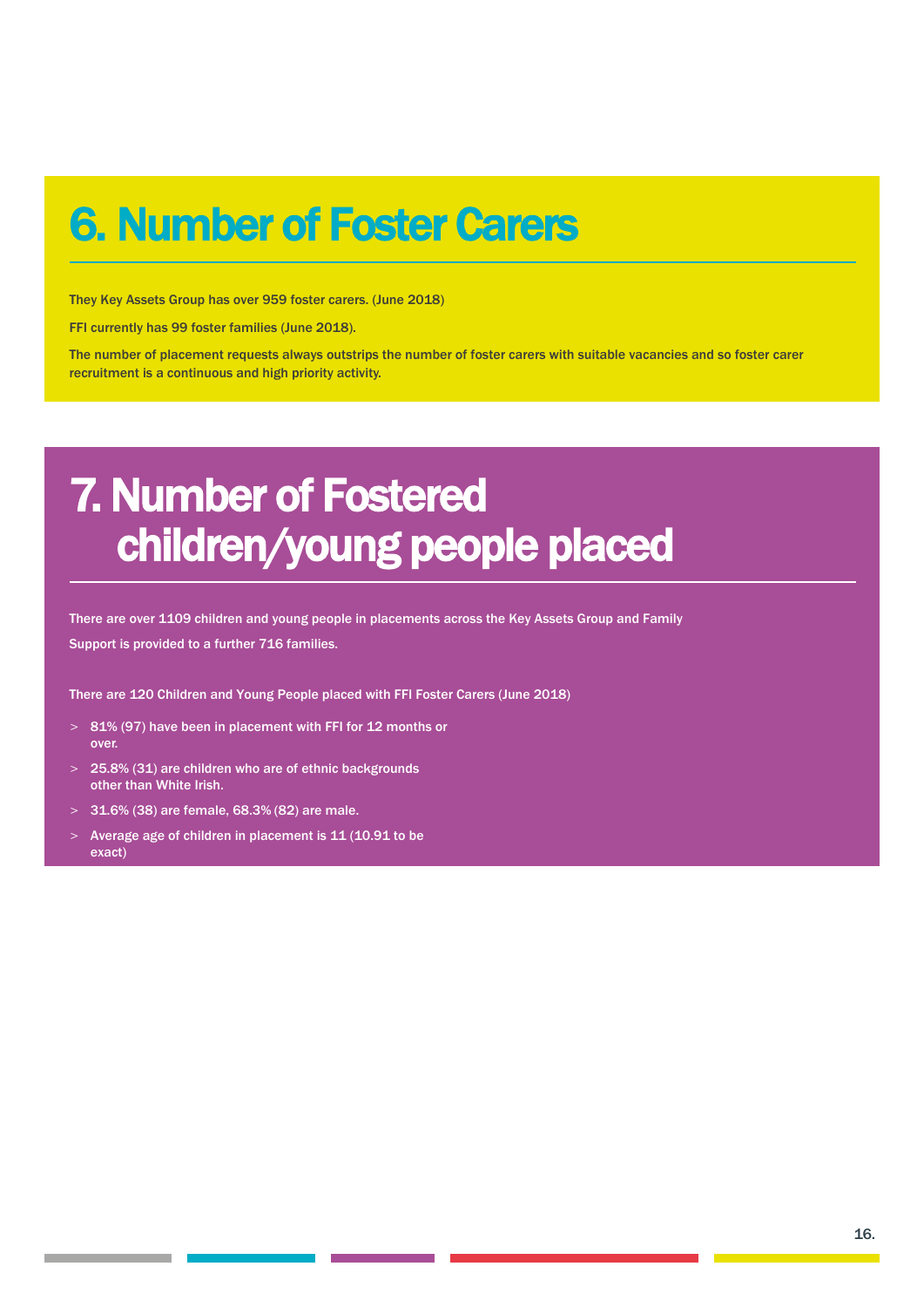# 8. Staffing

The Key Assets Group has over 1000 full time and part time permanent staff (June 2018).

#### Fostering First Ireland has:

1x Chief Executive Officer (Key Assets – The Children's Services Provider).

1x Head of Finance & Commerce (Key Assets – The Children's Services Provider).

1x Director.

2x Principal Social Workers.

2x Team Managers.

1x Business Support Manager.

9.5 x Link Social Workers.

1x Children's Officer.

1x Assessment Coordinator.

1x Senior Social Work Practitioner

2x Therapist (1 WTE).

1x Senior Education Officer.

1x Fostering Advisor.

1x Placement and Marketing Manager

1x Senior Business Support Officer - Finance.

2x Business Support Officers (Placements/ Carer Approvals and Reviews).

1x Receptionist

The Group employs senior managers (Directors) who have operational management responsibility for service delivery within defined geographical areas. They are supervised and supported

by the Chief Executive Officer.

Additional support is provided by the a Central Support Team including Quality Assurance, Service Improvement, Finance, Commercial Activity, , IT, Database Management, Human Resources and Service Development, Corporate Communications and Marketing.

All Senior Managers within the Group are professionally qualified in a range of areas including social work, teaching, behavioral science, nursing and youth work with considerable post qualifying experience across the public, private and voluntary social care sectors. Many already hold, or are in the process of obtaining management qualifications.

Some social work staff, in particular Team Managers and Senior Social Work staff, undertake specialist responsibilities in relation to foster carer recruitment, reviews of foster carers, foster carer training and coordination of work with foster care approval committees.

All FFI Link Social Workers are registered with CORU under the requirements of the Health and Social Care Professionals Act 2004.

All Education staff are qualified teachers with previous teaching experience, often with children and young people who have special educational needs or present considerable challenges.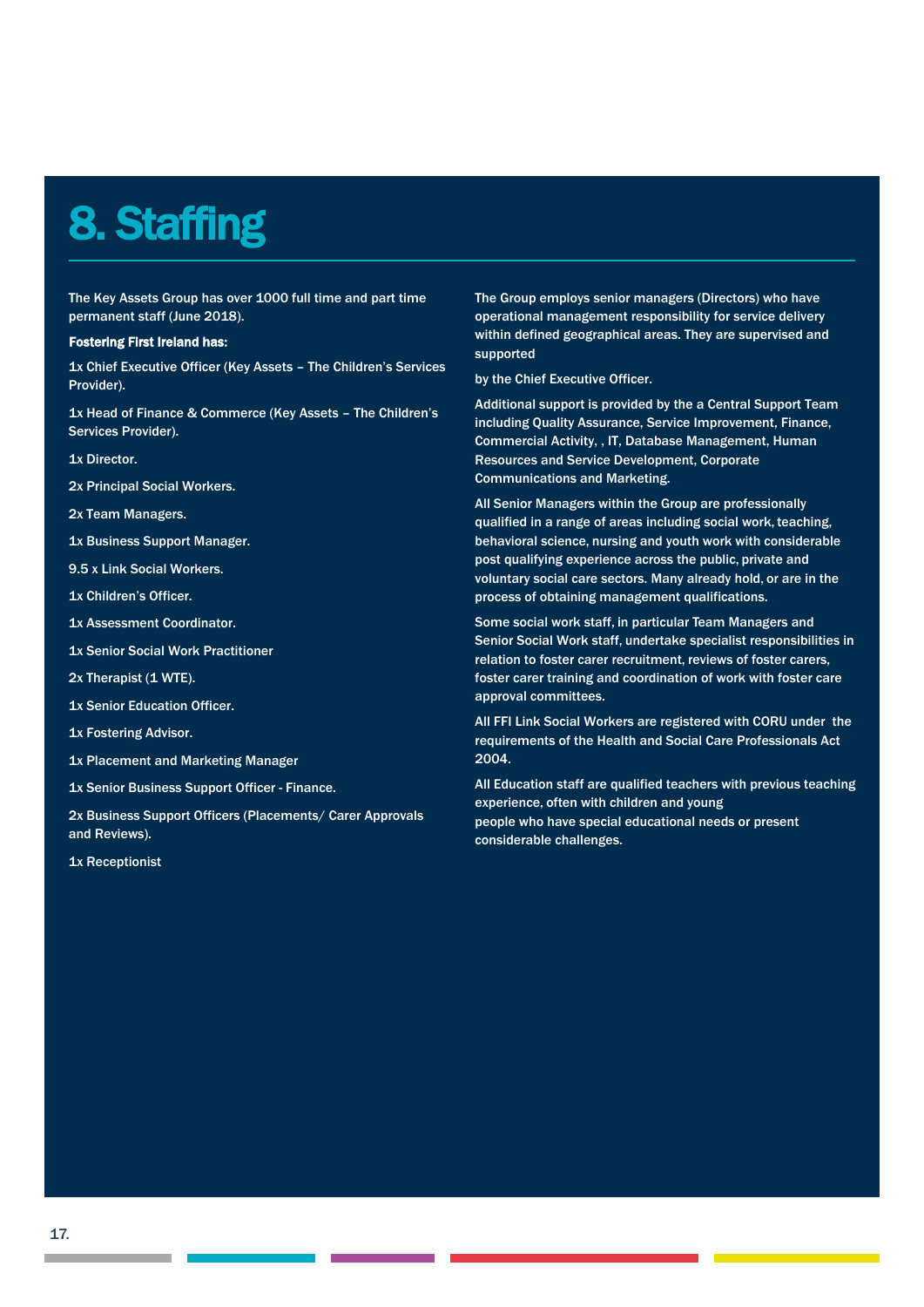The Therapy Service requires that therapists hold appropriate qualifications, full membership of a training body that includes registration with a nationally recognised organisation and have relevant experience. Therapist have professional indemnity insurance in place.

FFI's Children's Officer/ Child Care Workers have obtained the Degrees, Certificates or Diplomas in Child Care or a relevant qualification.

In addition to permanent staff, FFI has a pool of contracted workers who undertake work for the agency. The majority of these workers are employed within the Children's Support Service.

A considerable number of people work for FFI on an independent, contracted basis across a variety of roles, for example, social workers completing assessments of prospective foster carers, education support workers involved in direct work with a child/young person temporarily not attending school or providing additional input within a classroom setting. FFI also employ the services of Independent Reviewing Officers (IROs).

For all contracted staff, verification of any necessary formal qualifications in relation to the work undertaken is assured and FFI carries out a range of checks and enquiries, comparable to those for permanent staff, to ensure that the welfare of children and young people is safeguarded.

All staff including contractors who undertake work for FFI – have job descriptions, contracts of employment and/or contractual project briefs.